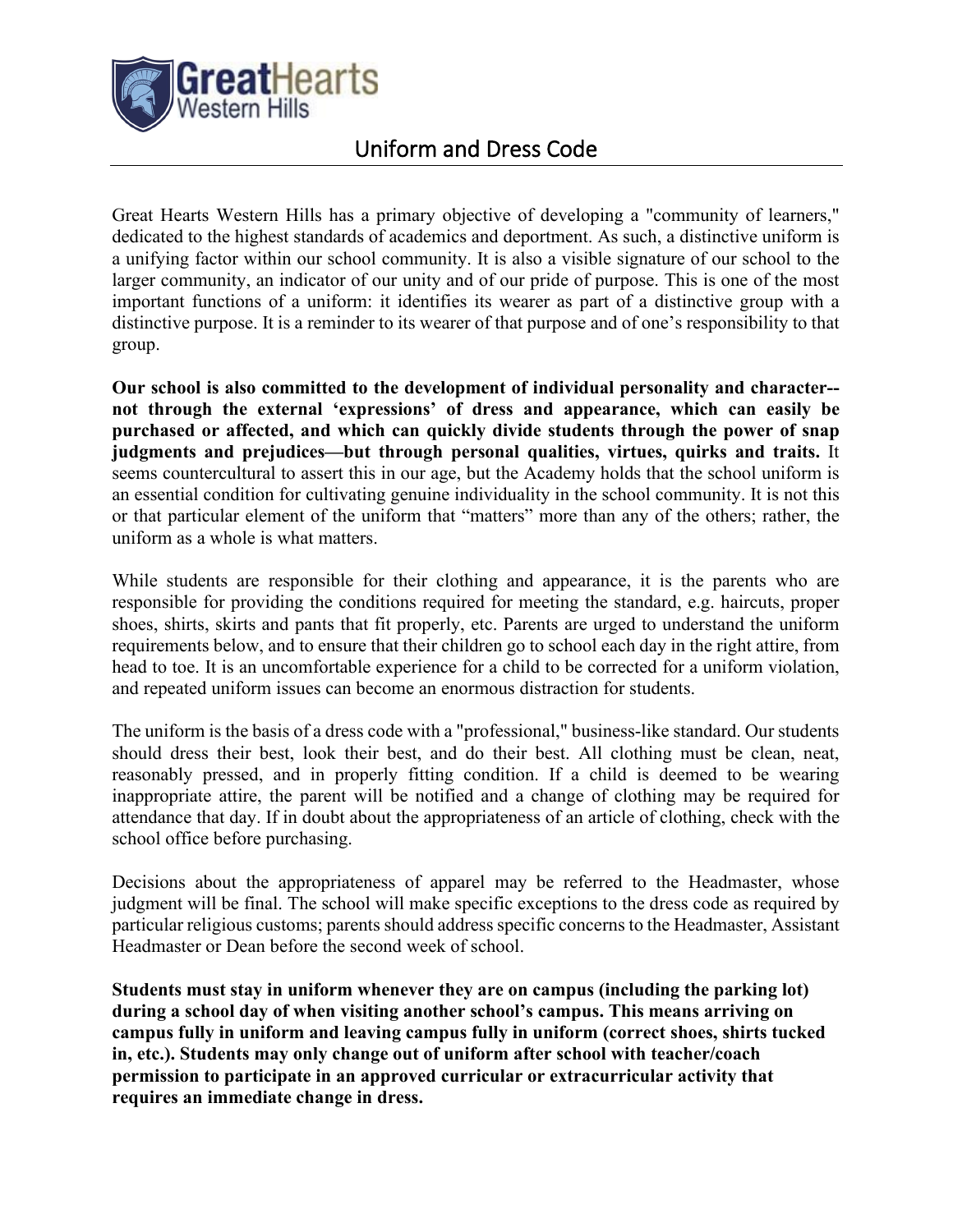

Parents must provide their student(s) with the required uniform, except in the case of educationally disadvantaged students as provided in the Texas Education Code. The Academy may provide a uniform for such students. If you would like to request financial assistance, please contact the Director of Campus Operations, Jennifer Cape, at [Jennifer.cape@greatheartswesternhills.org](mailto:Jennifer.cape@greatheartswesternhills.org) for more information.

**Purchasing Note:** Some components of the uniform must be purchased from Dennis Uniforms [www.dennisuniform.com\)](http://www.dennisuniform.com/) or Flynn O'Hara ( [www.flynnohara.com\)](http://www.flynnohara.com/), whereas other items can be purchased from JCPenney, Old Navy or other vendors. Please see the note under each item.

# **Upper School Boys Uniforms**

## **6-8 Boys Uniform:**

### **Required:**

- **Short-sleeve Polo Shirt Color: White or Navy blue**  Vendor: Dennis or Flynn O'Hara
- **Khaki Pants or shorts** Vendor: any
- **P .E. Uniform Shorts/T-shirt** Vendor: Dennis or Flynn O'Hara
- •
- **Belt:** black or brown

### **Optional:**

- Navy-blue Sweater Vendor: Dennis or Flynn O'Hara
- Quarter Zip-Fleece Pullover Vendor: Dennis or Flynn O'Hara

**House Patches:** House patches must be worn centered on the left sleeve just above the cuff of the sleeve every day of school – it is considered part of the  $6<sup>th</sup>$ -8th grade uniform. It should be securely fastened with a simple slipstitch, ironed on, or attached with velcro. **Five initial house patches will be distributed free of charge during the House Choosing Ceremony (1st day of school), and additional patches may be purchased at the front desk.** 

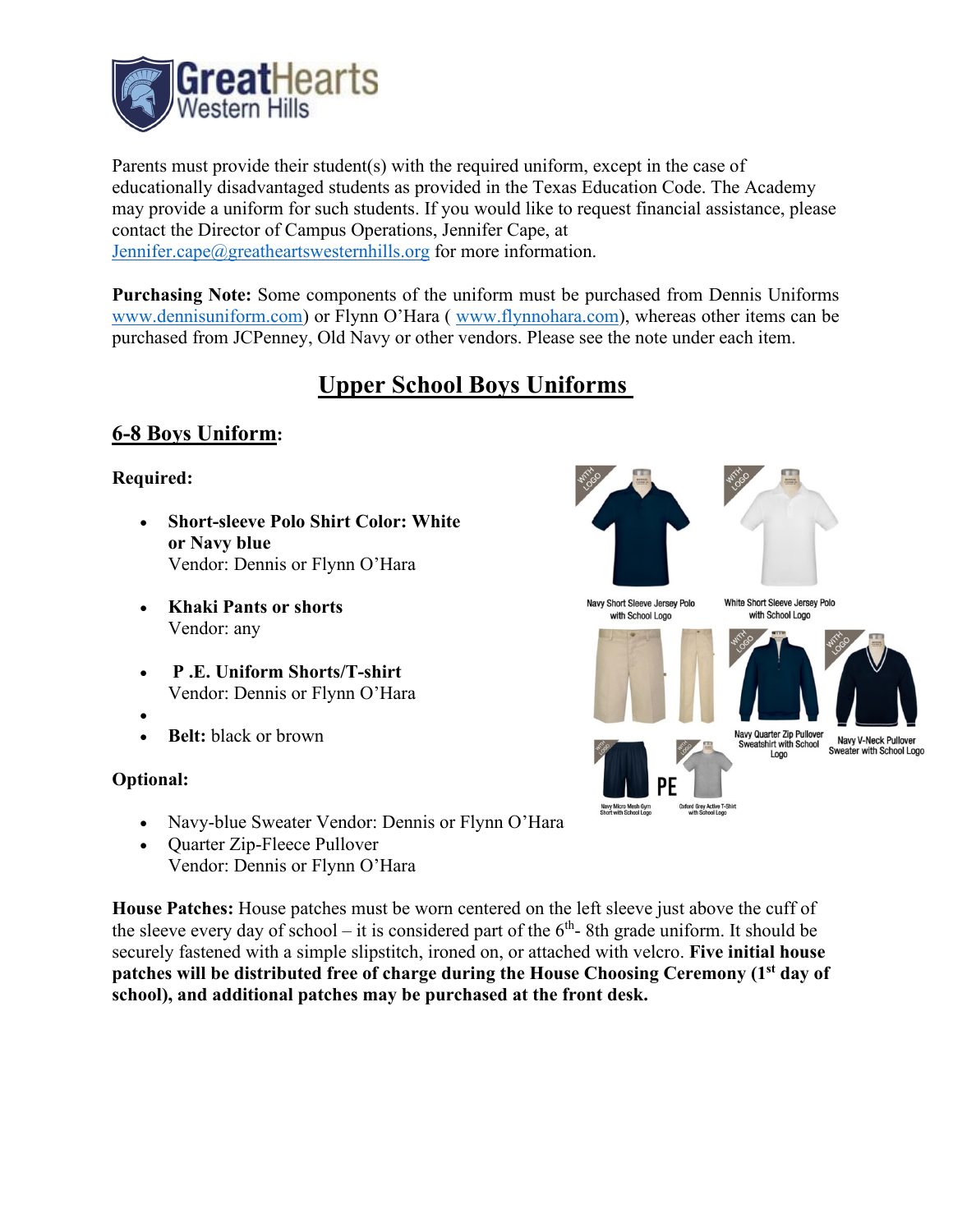

### **9th grade Boys Uniform:**

• **White Oxford Shirt**: Long sleeve or short sleeve

Vendor: Dennis/F&O

- **Tie** provided by the school at the house choosing ceremony
- **Khaki Pants** or **shorts** Vendor: any
- **P .E. Uniform Shorts/T-shirt** Vendor: Dennis or Flynn O'Hara
- **Belt:** black or brown

### **Optional:**

- Navy-blue Sweater
- Vendor: Dennis or Flynn O'Hara
- Quarter Zip-Fleece Pullover Vendor: Dennis or Flynn O'Hara

**Pants:** All pants must reach to the shoe but should not drag on the ground. The pants must have belt loops and a solid (not woven), dark leather belt must be used. **No jeans (including khakicolored denim) or pants with external sewn pockets, rivets, or other jean like characteristics are permitted.** No Dickies, cargo pants, oversized pants, super-baggy pants, dungarees, extra pockets, extra zippers, or extra seams will be permitted. Pants should not have visible reinforced knee patches.

**Shorts:** Shorts should go to just above the knee but not below, and should not be excessively tight or loose fitting. Shorts should be worn at the waist (and no boxers or undergarments may be visible – including at sports practices and games). The shorts must have belt loops and a solid (not woven), dark leather belt must be used. **No jean shorts (including khaki-colored denim) or shorts with external sewn pockets, rivets, or other jean like characteristics are permitted.** No Dickies, cargo shorts, oversized shorts, super-baggy shorts, extra pockets, extra zippers, or extra seams will be permitted. **Accessories:** White undershirts may be worn underneath the school uniform shirt but should not be visible. Boys may wear a single chain/necklace that is not visible above the collar

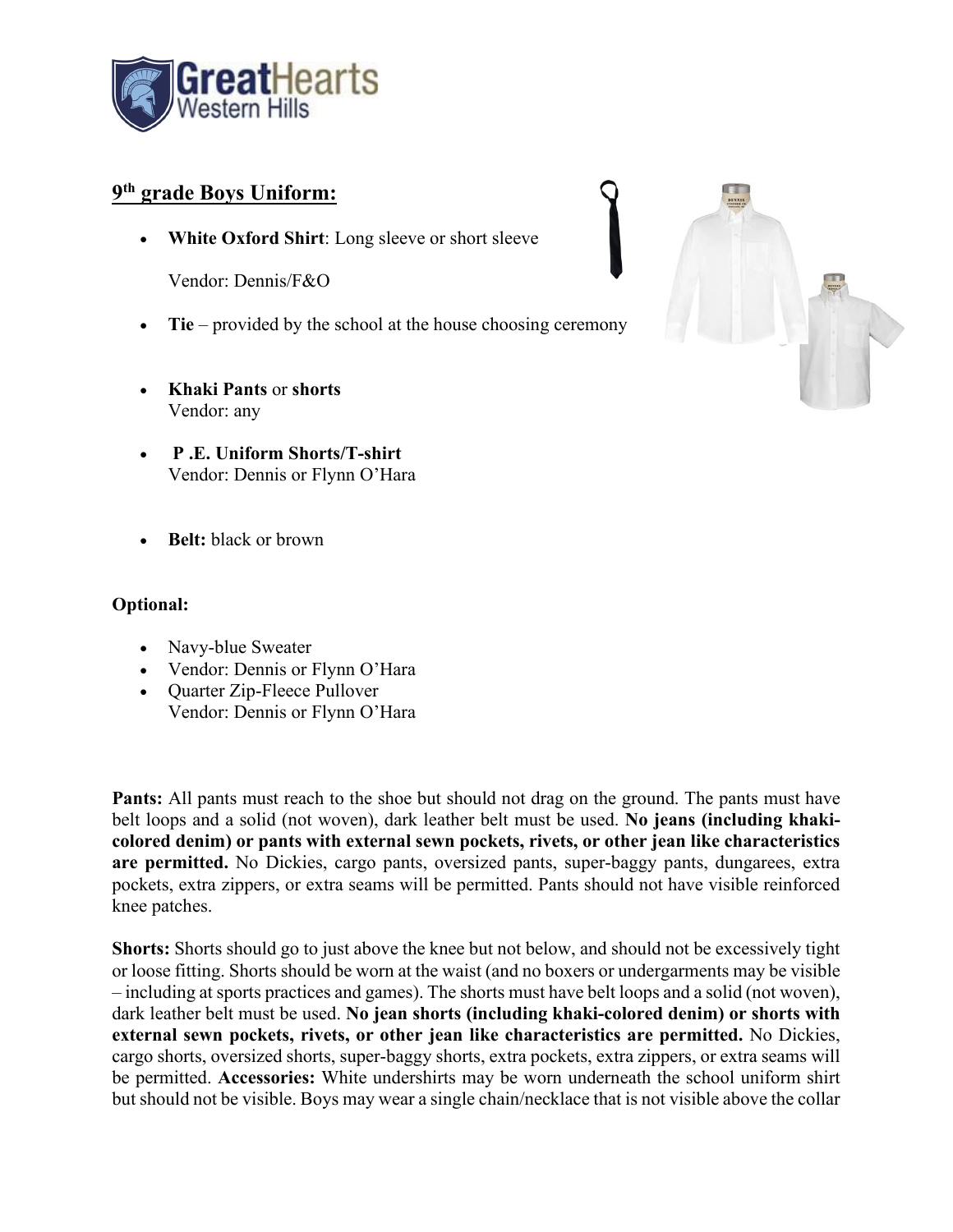

and a watch (not a smart watch). Boys may wear one simple and tasteful bracelet without logos. Boys may wear one simple and tasteful ring. Piercings are not permitted.

## **Footwear 6-9 Boys**

**6-9th grade boys** must be **dark brown or black dress shoes with dark soles** (slip-on or laceup). All shoes must be made of leather or synthetic leather (non-suede). When wearing pants, socks must be black, navy, or brown, solid-colored, and free of logos or patterns. When wearing shorts, white socks are allowed, as long as they are free of logos or patterns. No-show socks are not permitted.

Examples of Upper School Boys Shoes that **may be worn** are Dress Loafer or Dress Oxford:



The following styles are **examples of shoes that are not permitted**: semi-casual shoes, shoes that are a cross between dress shoes and sneakers (*Sketcher's* and similar styles), other casual style shoes, boat shoes, suede shoes, high-top shoes, boots, sneakers, tennis shoes, canvas shoes, etc. Examples of Upper School Boys Shoes that may **not** be worn are Black Athletic Shoes, Black Boat Shoes, Non-Black Soles, and Boots:



### **6-9 Grooming for Boys**

**Boy's Hair** should be clean and neatly combed or styled. Hair must be above the top of the shirt collar. Hair should be styled so that it does not fall below the eyebrows or past the midpoint of the ear. Hair must be natural looking and conservative in its color and cut (no bleaching or unnatural streaking/highlighting, no artificial jet-black coloring, and no unnatural colors). Accommodations for religious reasons are permitted. The hair is to be neatly combed before the beginning of each school day. No jewelry except a simple analog or digital watch **(no smart watches or Fitbits)** may be worn. Any watch that is Bluetooth capable and/or connects to WIFI or internet is considered a smart watch. No artificial coloring of the hair, extreme spiking of the hair or mohawks (including combed down or over and some facsimile of a mohawk). Hair gel that helps the hair stay in place or controls curly hair is allowable. Any item considered a distraction by the teacher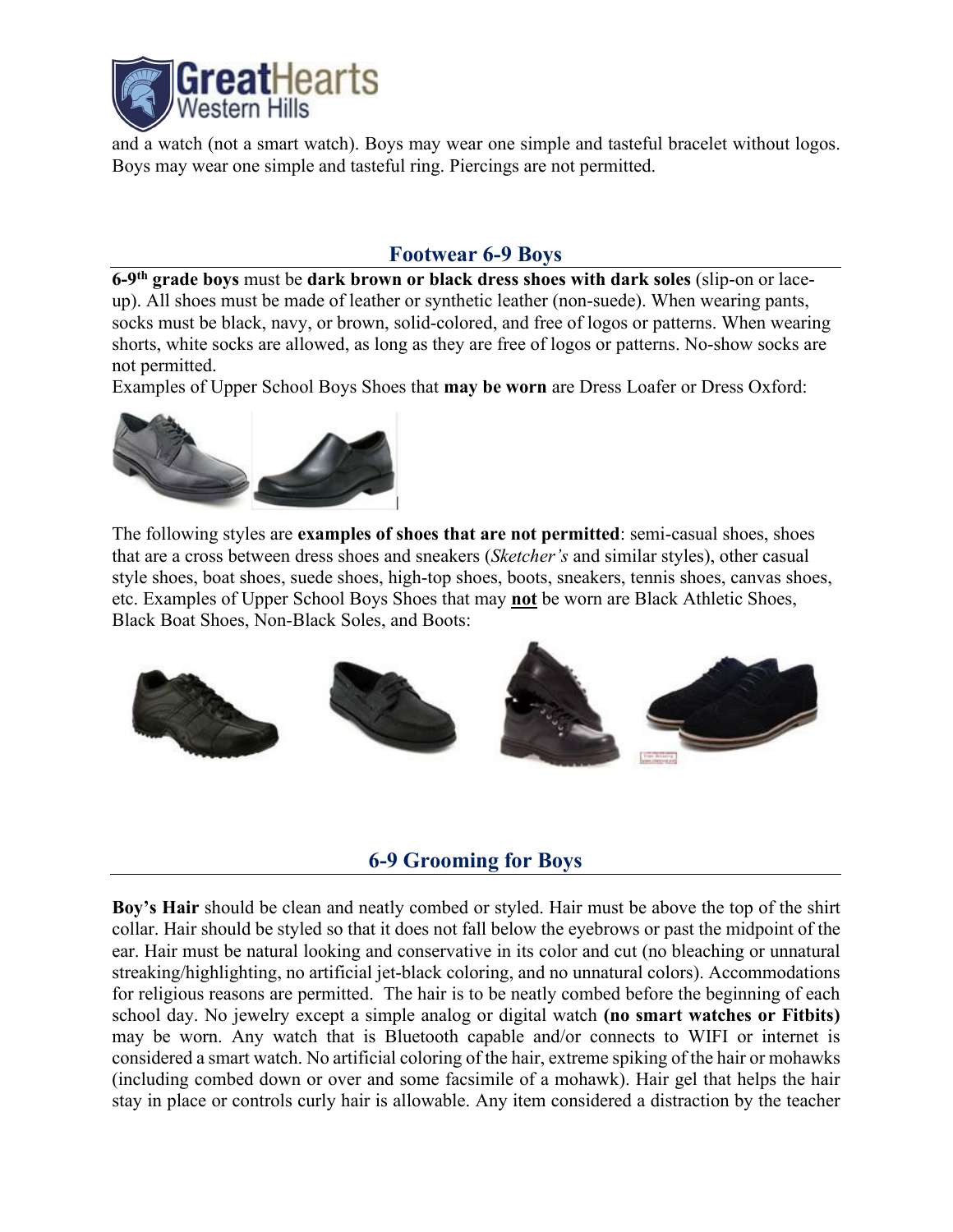

may be confiscated and arrangements will be made with the parent to send the item home. student may be subject to an infraction, detention, and possible removal from the classroom if he is not in compliance with the school dress code.

**Facial Hair:** Boys should be clean shaven daily. Beards and/or mustaches are prohibited. Noticeable facial hair such as "stubble," "peach fuzz," and "5 o'clock shadows" are not allowed.

**General Grooming:** As boys' bodies begin to mature, it is important that they pay attention to their own personal grooming which includes the use of deodorant, showering regularly, and washing their hair.

# **Upper School Girls Uniforms**

## **6-8 Girls Required:**

- **Polo Shirt: White or Navy blue** Vendor: Dennis or Flynn O'Hara
- **Navy-blue and Khaki Plaid Skirt with modesty shorts** Vendor: Dennis or Flynn O'Hara
- **P.E. Uniform Shorts/T-shirt** Vendor: Dennis or Flynn O'Hara
- •
- **Belt:** if pants or shorts are worn

### **Optional:**

- Khaki Shorts or pants (see specifications on next page) Vendor: any
- Navy-blue Sweater Vendor: Dennis or Flynn O'Hara
- Quarter Zip-Fleece Pullover Vendor: Dennis or Flynn O'Hara

**House Patches:** House patches must be worn centered on the left sleeve just above the cuff of the sleeve every day of school – it is considered part of the  $6<sup>th</sup>$ -8th grade uniform. It should be securely fastened with a simple slipstitch, ironed on, or attached with velcro. **Five initial house patches will be distributed free of charge during the House Choosing Ceremony (1st day of school), and additional patches may be purchased at the front desk.** 

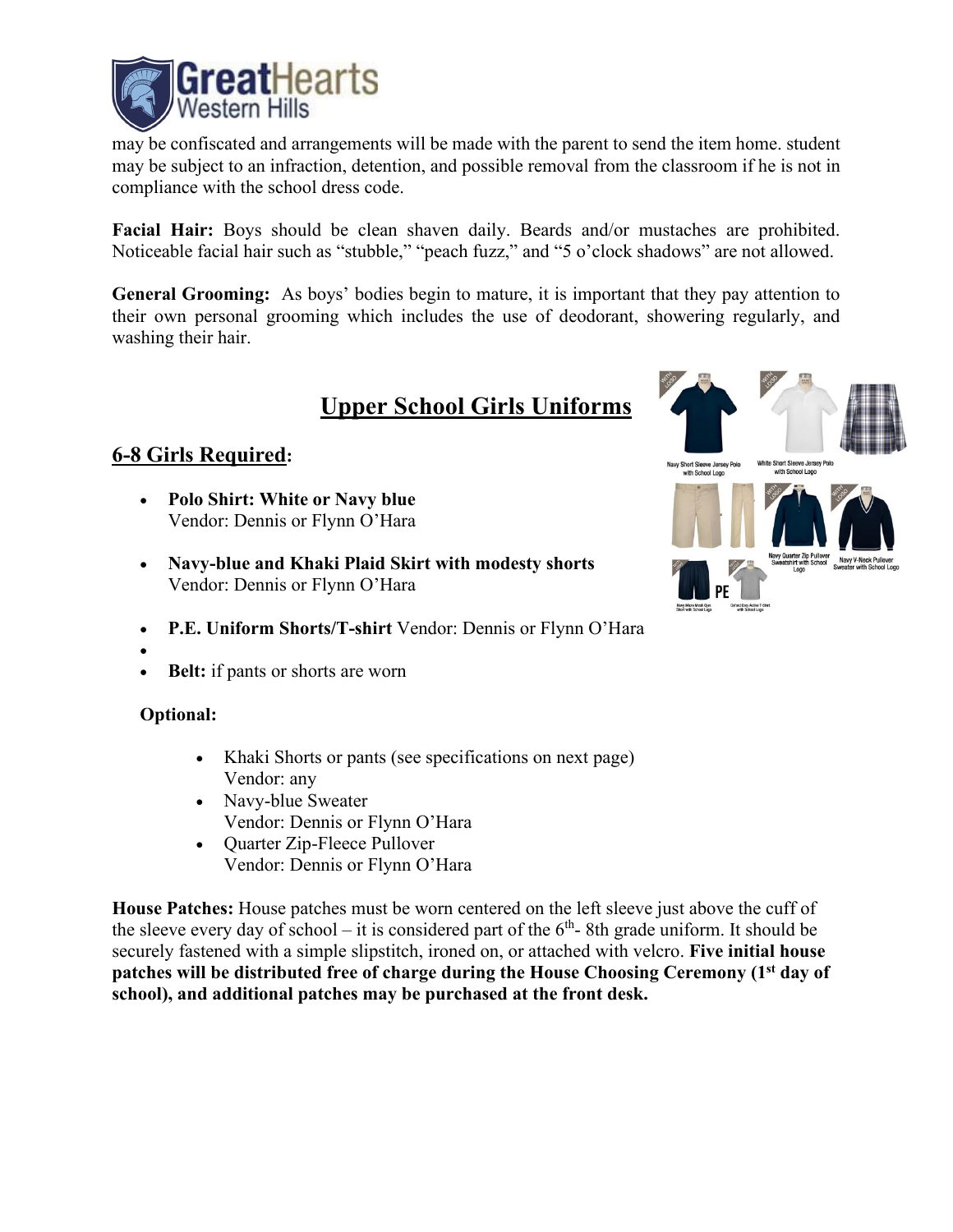

## **9th grade Girls Required:**

White Oxford Shirt: Long sleeve or short sleeve

Vendor: Dennis/F&O

- **Tie** provided by the school at the house choosing ceremony
- **Navy-blue and Khaki Plaid Skirt with modesty shorts** Vendor: Dennis or Flynn O'Hara
- **P.E. Uniform Shorts/T-shirt** Vendor: Dennis or Flynn O'Hara
- •
- **Belt:** if pants or shorts are worn

### **Optional:**

- Khaki Shorts or pants (see specifications on next page) Vendor: any
- Navy-blue Sweater Vendor: Dennis or Flynn O'Hara
- Quarter Zip-Fleece Pullover Vendor: Dennis or Flynn O'Hara

**Blouses:** We want our young ladies to move freely and comfortably throughout the school day. Polos and oxford blouses must stay tucked in with the student's choice of skirt, pants, and/or shorts during natural movement throughout the school day (i.e. raising one's hand). Tailored-cut blouses may be untucked but must extend past the waistband of the uniform bottoms enough so that normal movement (i.e. hand-raising) does not reveal skin. When purchasing blouses, consider that, if they are too tight-fitting, they tend to gap in the front, which reveals undergarments and leads to undue embarrassment. If this happens, a student should wear a camisole under the blouse until she is able to purchase a new blouse. No more than the top two buttons may remain unbuttoned.

**Skirts:** The skirt hem may be no higher than just above the knee, both in front and in back. To measure a correct skirt length: properly adjust the skirt at the waist, kneel on a level surface, and measure at most two inches between skirt's hem and the floor. Skirts must be worn at the waist.

**Pants:** Girls may wear traditional full-length straight leg or boot cut khaki pants. **"Skinny" pants which are form-fitting down the leg and at the ankle are not allowed.** The pants must have belt loops and be worn with a solid, dark belt at least  $3/4$ " wide. Material should be less than  $5\%$ stretchable and move freely when worn. Pants should fit properly, meaning that they are not unnecessarily baggy, form-fitting, or excessively tight. Girls' pants must reach to the shoe but

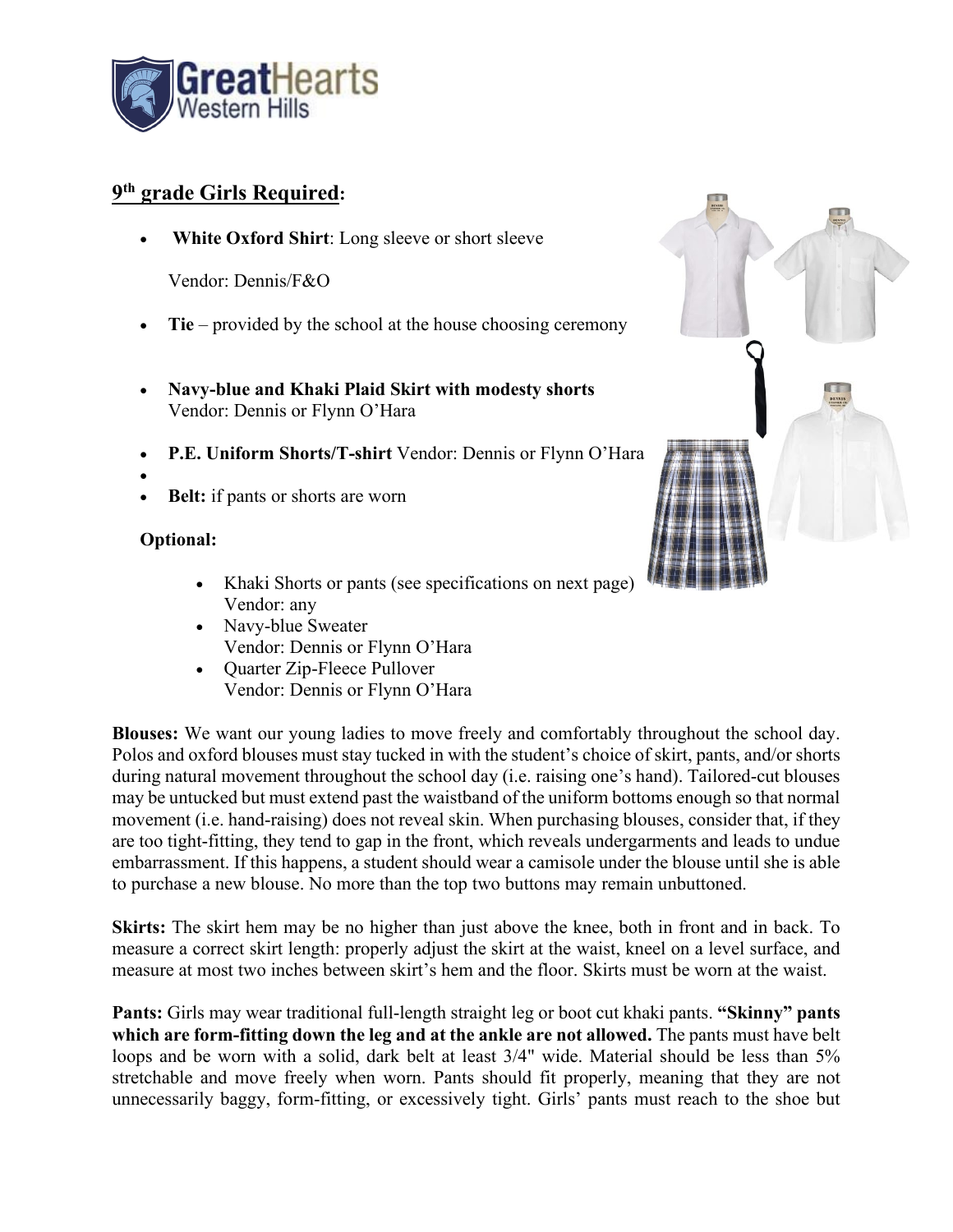

should not drag on the ground. No jeans (including khaki-colored denim) or pants with external sewn pockets, rivets, or other jean-like characteristics are permitted. No extra pockets, extra zippers, or extra seams will be permitted.

**Shorts:** Shorts should go to just above the knee but not below, and should not be excessively tight or loose fitting. Shorts must be worn with a dark, solid belt at least 3/4" wide. No jean shorts (including khaki-colored denim) or shorts with external sewn pockets, rivets, or other jean like characteristics are permitted. No cargo shorts, super-baggy shorts, extra pockets, extra zippers, or extra seams will be permitted.

## **6-9 Grooming for Girls**

**Hair** should be neatly combed or styled. Neat small bows, barrettes, headbands, and hair ties are permissible so long as they coordinate with the uniform. Hair must be natural looking and conservative in its color and cut (no bleaching or unnatural streaking/highlighting, no artificial jet-black coloring, and no unnatural colors). Accommodations for religious reasons are permitted.

**Makeup:** Girls may wear subtle makeup only if it is applied tastefully and in moderation. Heavily lined eyes or gaudy lipstick, glittered or white powdered faces will not be permitted. Fingernails should not be excessively long or painted garishly. Fingernails may only be painted in light pink, classic red, and white. Tasteful French manicures are acceptable. No shades of blue, green, yellow, purple, orange, gray, brown or black are permissible, nor are glittered, speckled, or patterned nail polish.

**Jewelry:** Girls may wear one pair of short earrings only on the ear lobes. "Short" means that the earrings should not hang more than  $1/2$  inch below the ear lobe. Large hoops or other dangling or distracting earrings are not permitted. Loops are not to be larger than the size of a nickel. No bodypiercing jewelry except traditionally- located earrings will be permitted. One simple ring on each hand is permitted. One wrist bracelet, one watch, and one small necklace are permissible. Only simple, fine-gauged, 16 to 20 inch, silver or gold chain necklaces (with or without a pendant) are permitted. The following will not be permitted: chokers, beaded necklaces (colored or otherwise), leather necklaces, shells, large or elaborate chain-link, and large or elaborate pendants (larger than an inch in length, width or diameter).

**General Grooming:** As girls' bodies begin to mature it is important that they pay attention to their own personal grooming which includes the use of deodorant, showering regularly, washing their hair, and wearing appropriate undergarments.

## **Footwear 6-9 Girls**

**6-9th grade girls Footwear:** Dress shoes which are low-heeled (less than 1.5"), low-soled, or flat and are **solid-color dark brown, dark navy, or black with dark soles** (slip-on or lace-up). Nonathletic saddle shoes that are white and black/blue are also permitted All shoes must be made of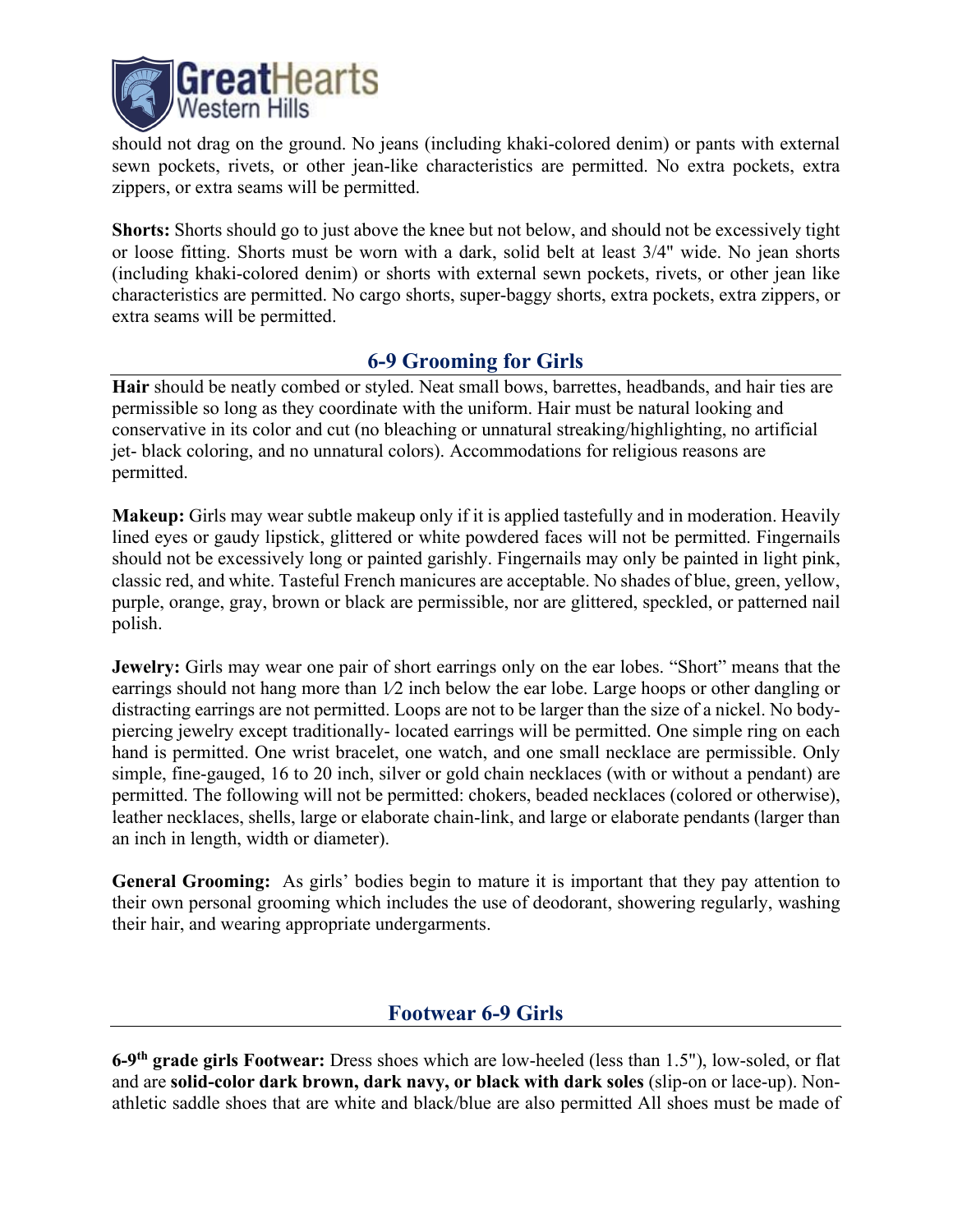

leather or synthetic leather (non-suede). The shoes may have a simple ornament (bow, buckle) of the same color of the shoe, or of simple silver or gold color; no rhinestones, glitter, or patterned uppers. Nylons or tights must be non-patterned, solid black or navy in color; socks must be a solid navy, white, or black in color. When wearing a skirt, knee socks or tights must be worn. No-show socks are not permitted.

Examples of Shoes that **may be worn** are Low Heel or Flat, and Plain Black Leather with Small Bow or Simple Toe Design. Penny-loafers and non-athletic saddle shoes that are white and black/blue are also permitted:



The following styles are **examples of shoes that are not permitted**: semi-casual shoes, shoes that are a cross between dress shoes and sneakers (*Sketcher's* and similar styles), moccasins, other casual style shoes, boat shoes, suede shoes, high-top shoes, boots, sneakers, tennis shoes, canvas shoes, etc. Examples of Shoes that may **not** be worn are Moccasins, Elaborate/Large Ornament, Patterned Uppers and Cloth Ballet Flats:



## **Additional Guidelines for all 6-9 students:**

A simple analog or digital watch (no smart watches or Fitbits) may be worn. Any watch that is Bluetooth capable and/or connects to WIFI or internet is considered a smart watch.

No other piercings, body art, or temporary tattoos should be worn to school. Radical hair color changes during the school year are not permitted. Student's hair color must be a natural color and remain the same throughout the school year. Non-compliance to the school dress code may result in an infraction, detention, and possible removal from the classroom. Any item considered a distraction by the teacher may be confiscated and arrangements will be made with the parent to send the item home. A student out of dress code may be sent home to change or appropriate items brought to school to bring them into compliance.

**Outerwear:** Jackets and sweatshirts may be worn to school for warmth but must be free of logos and messages, with the following exceptions: small sports team logos (e.g., Griffins, Diamondbacks) and small brand name logos (e.g. the Ralph Lauren "polo") are acceptable,